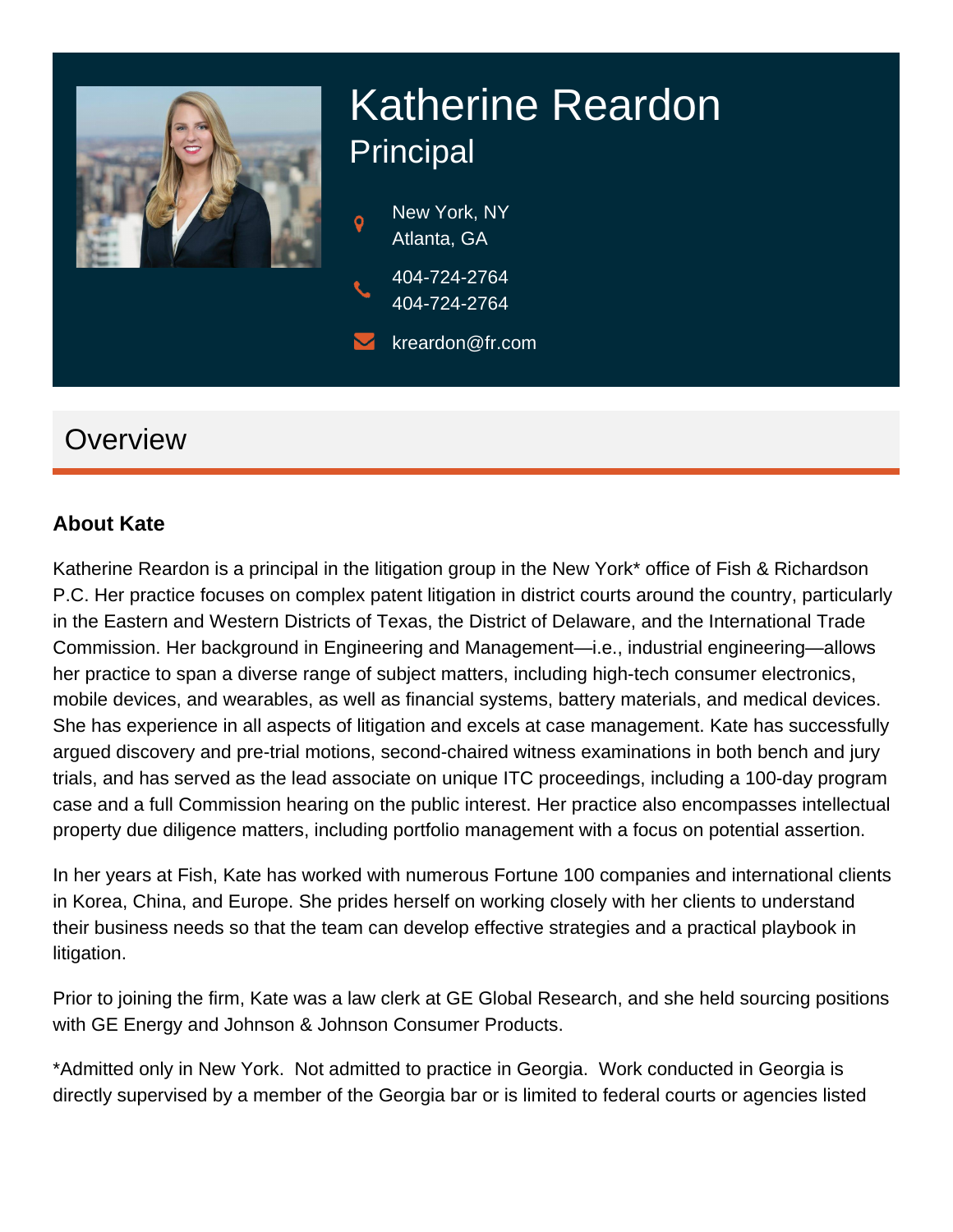below or otherwise authorized by law.

### Focus Areas

### **Services**

- Litigation
- Hatch-Waxman
- ITC Litigation
- Patent Litigation
- Trademark, Copyright, and Media Litigation

### **Industries**

- Consumer Products
- Digital Media and E-Commerce
- Electrical and Computer Technology
- Energy and Petrochemical
- Internet

### Education

J.D. magna cum laude, Order of the Coif, Justinian Honor Society, Syracuse University College of Law (2013) Notes and Comments Editor, Syracuse Journal of International Law and Commerce

B.S., Interdisciplinary Engineering and Management, Clarkson University (2009)

# **Experience**

01 Communique Laboratory, Inc. v. Citrix Systems, Inc. (N.D. Ohio)

DietGoal Innovations, LLC v. Chipotle Mexican Grill, Inc. (E.D. Tex.)